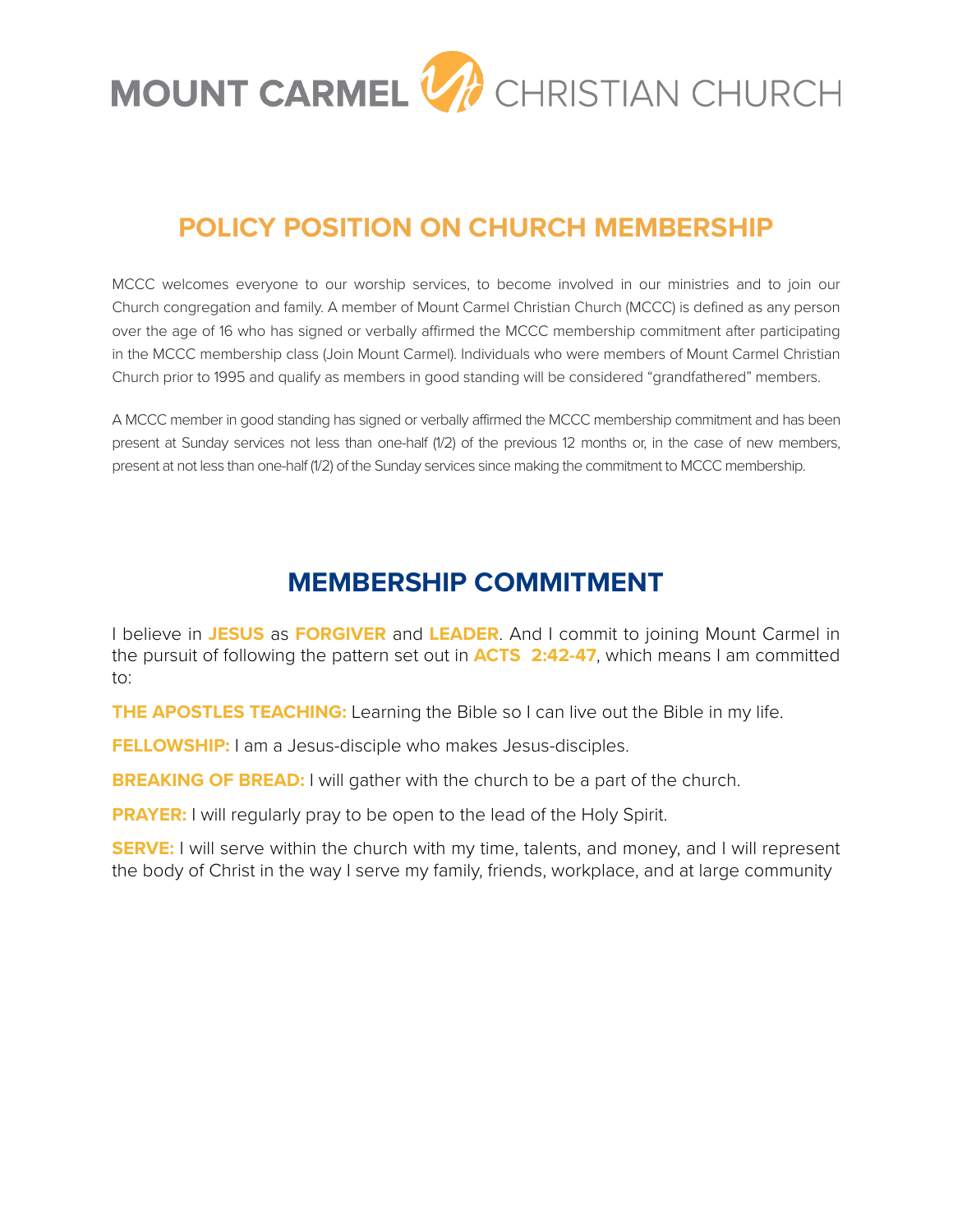## **Our Non-Negotiable Beliefs**

- ‣ We believe in one God Father, Son and Holy Spirit. (Matthew 5:16, 45; 6:1, 4, 8, 9; James 1:17 / John 1:1; 14:9 / Genesis 1:2; John 4:24; 14:16-20; 2 Peter 1:21)
- ‣ We believe in God the Father Almighty, Creator of all things visible and invisible. (Genesis 1:1; Acts 17:24-28; Hebrews 11:3)
- We believe in Jesus Christ, God's one and only Son, my one and only Savior. (John 1:14; 1 John 4:9 / John 3:16; 2 Peter 3:18)
- ‣ Who was born Jesus of Nazareth, both fully human and fully divine, conceived of the Holy Spirit and the Virgin Mary. (Matthew 21:11; John 19:19 / John 1:14; Romans 5:15-17; Colossians 2:9; 1 John 1:1 / Matthew 1:18; Luke 1:26-38)
- Who suffered and was crucified under Pontius Pilate. (Luke 23:1-46)
- ‣ Who died, was buried, and rose again bodily from the dead on the third day. (Luke 23:44 - 24:8; John 20:24-29; 1 Corinthians 15:3-8)
- ‣ Who ascended into Heaven and now sits at the right hand of the Father. (Luke 22:69; Acts 1:1-9; Colossians 3:1)
- Who will return to earth to judge both the living and the dead. (Matthew 24:36-42; John 14:1-3; Acts 1:10-11; 10:39-42; 1 Peter 4:5)
- **•** We believe in the Holy Spirit, Who is an active and operative part of the triune God. (John 16:5-15; Acts 1:7-8; Romans 8:26-27)
- ‣ Who indwells every Christian. (1 Corinthians 3:16; 6:19; 2 Timothy 1:14)
- ‣ We believe in the Bible God's Holy Word, Scripture. We believe God inspired the autographs (original writings) of the Scripture and those autographs were consequently without error. (Mark 12:36; John 14:26; 16:12-15; Acts 1:16; 1 Corinthians 2:12-13; 2 Timothy 3:14-16; 2 Peter 1:20-21)
- $\triangleright$  We accept the Bible as the final authority for all matters of faith and practice. (Isaiah 40:8; Matthew 5:18; 24:35; Romans 15:4; Hebrews 4:12)
- ‣ We believe the Bible teaches that man, created by God, willfully sinned against God and is consequently lost and without hope apart from Jesus Christ. (Acts 4:12; Romans 3:23)
- **EXECT** We believe the Bible teaches that salvation and the forgiveness of sins is achieved only by grace through the blood of Jesus Christ. (Matthew 26:28; Romans 5:9; Ephesians 2:8-9; 1 Peter 1:18-19; 1 John 1:7)
- ‣ We believe the Bible teaches that one receives God's grace by putting faith in Christ, repenting of sin, confessing Christ, and being immersed into Christ, but that none of these is sufficient in and of itself for the assurance of salvation.